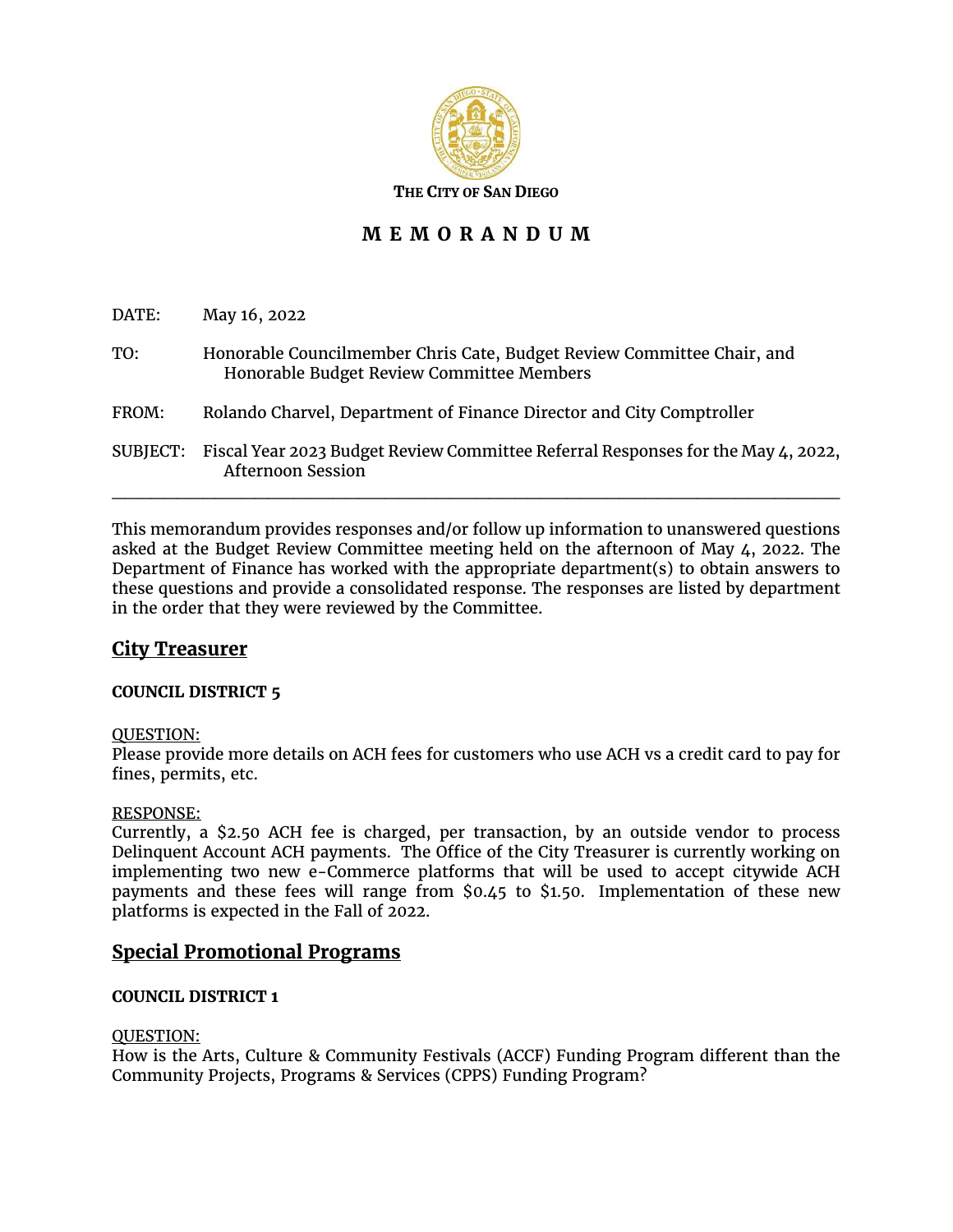### Page 2

Honorable Councilmember Chris Cate, Budget Review Committee Chair, and Honorable

Budget Review Committee Members

May 16, 2022

### RESPONSE:

The City Council Arts, Culture and Community Festivals (ACCF) is awarded to non-profit organizations and public agencies for the purpose of promoting local arts and culture. Funds awarded are paid on a reimbursement basis and are intended to support operational expenses and/or sponsorship of special events at the discretion of each Councilmember during the fiscal year. Annual funding levels are subject to the amount of Transient Occupancy Tax [TOT] allocated to each Councilmember in a given fiscal year—funding should be considered a onetime resource, and planned uses should be one-time in nature. The City Council Office ACCF Funding Program is governed by Council Policy 100-23. The application process includes two steps: 1) Request for Qualifications (RFQ), and 2) Request for Proposals (RFP).

The City Council Community Projects, Programs and Services (CPPS) is awarded to non-profit organizations, public agencies, and City Departments for community projects, programs, and services, including community, social, environmental, cultural, and recreational needs that serve a lawful public purpose. Funds awarded to organizations and agencies are paid on a reimbursement basis only and are at the discretion of Council Offices. Annual funding levels are subject to budget priorities as established by the City Council each year—funding should be considered a one-time resource, and planned uses should be one-time in nature. The City Council Office CPPS Funding Program is governed by Council Policy 100-06. The application process includes two steps: 1) Request for Qualifications (RFQ), and 2) Request for Proposals (RFP).

### **COUNCIL DISTRICT 4**

#### QUESTION:

How is funding for the Economic Development Programs allocated? Is there an application process?

#### RESPONSE:

Economic Development Programs support local nonprofits that foster the City's economic prosperity and quality of life. Funding opportunities are available to local nonprofits that launch, expand, attract, or retain businesses in the city, advancing San Diego as a leading innovation hub and tourist destination. Use of TOT funds is guided by Council Policy 100-03 and includes allocations for Economic Development and Tourism Support (EDTS). The application process for EDTS includes two steps: 1) Request for Qualifications (RFQ), and 2) Request for Proposals (RFP). Full details regarding the respective application processes are available here: https://www.sandiego.gov/economic-development/about/funding.

Guidelines and applications received this year between March 21 through April 12, 2022 are available here:

https://www.sandiego.gov/sites/default/files/fy2023\_ed\_funding\_guidelines\_updated\_202 2-03-24.pdf.

Sincerely,

Rolando Charvel Department of Finance Director and City Comptroller

RC/ff